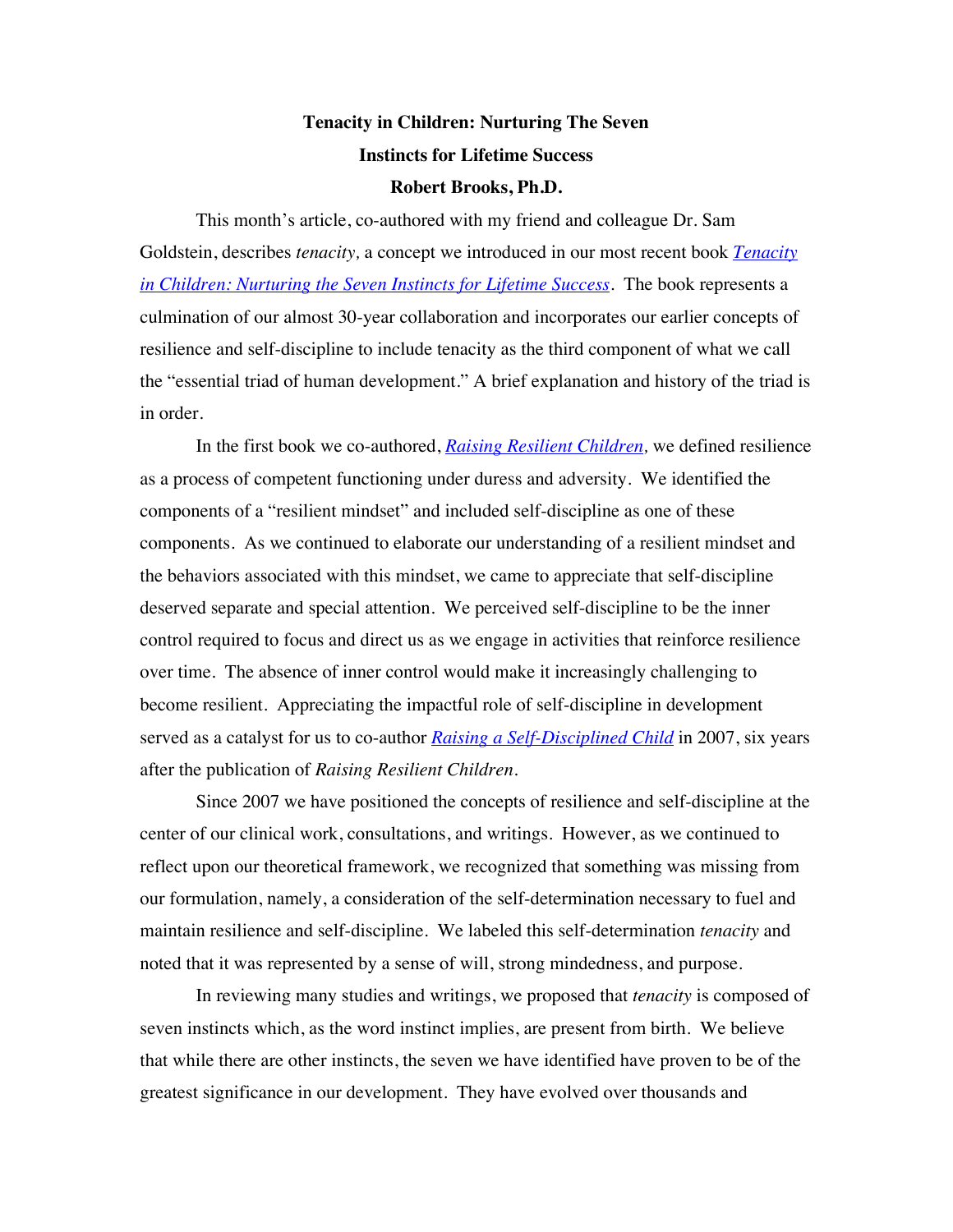## **Robert Brooks, Ph.D.** 2

thousands of years, ensuring the success and survival of our species. Most professionals and the lay public have moved beyond the assumption that children come into this world as tabula rasa or blank slates waiting to be infused with knowledge. Most are aware that children are different from birth in significant ways, including their inborn temperament.

However, while there has been a shift from a belief in tabula rasa, many may not be aware of the dynamic instincts that exist in each child from birth and the prominent role they play in the course of a child's development. For example, the early, rudimentary manifestations of such attributes as optimism, motivation, empathy, and altruism to name just a few are present at birth, waiting to be nurtured and brought to fruition by parents and other caregivers. In light of the role that these instincts play throughout our lives, we believe that it is imperative for parents, educators, mental health and childcare professionals to strive to identify and reinforce them in children.

In our using the word "instinct" it's important to distinguish the different expressions of instincts in some species compared with our own. In animals, instincts are manifested as fixed patterns of behavior that lead to a very specific outcome such as a bird building a nest for the first time or a salmon returning upriver to its birthplace. We contend that in our species instincts represent an intuitive, more flexible way of thinking and/or acting that increase the chances of survival and success.

The remainder of this brief article identifies the seven instincts of tenacity. In follow-up writings we will elaborate on these seven and, in addition, describe three other instincts that we have labeled the "unholy trinity." They are: a rigid adherence to belief, a fear of difference, and defensive aggression to real or perceived threat. At one point in our evolution these three served to protect our survival, but now they represent negative forces that are at the root of many of our current problems. Reinforcing the seven instincts of *tenacity* will help to minimize the emergence or influence of the unholy trinity.

The following are the seven instincts of *tenacity*. As is evident, different instincts overlap with and reinforce each other. They do not stand alone but rather intertwine to create a very rich fabric.

**Intuitive Optimism** is the belief that gratifying and successful outcomes can be achieved despite existing challenges. Children retain the belief that with perseverance as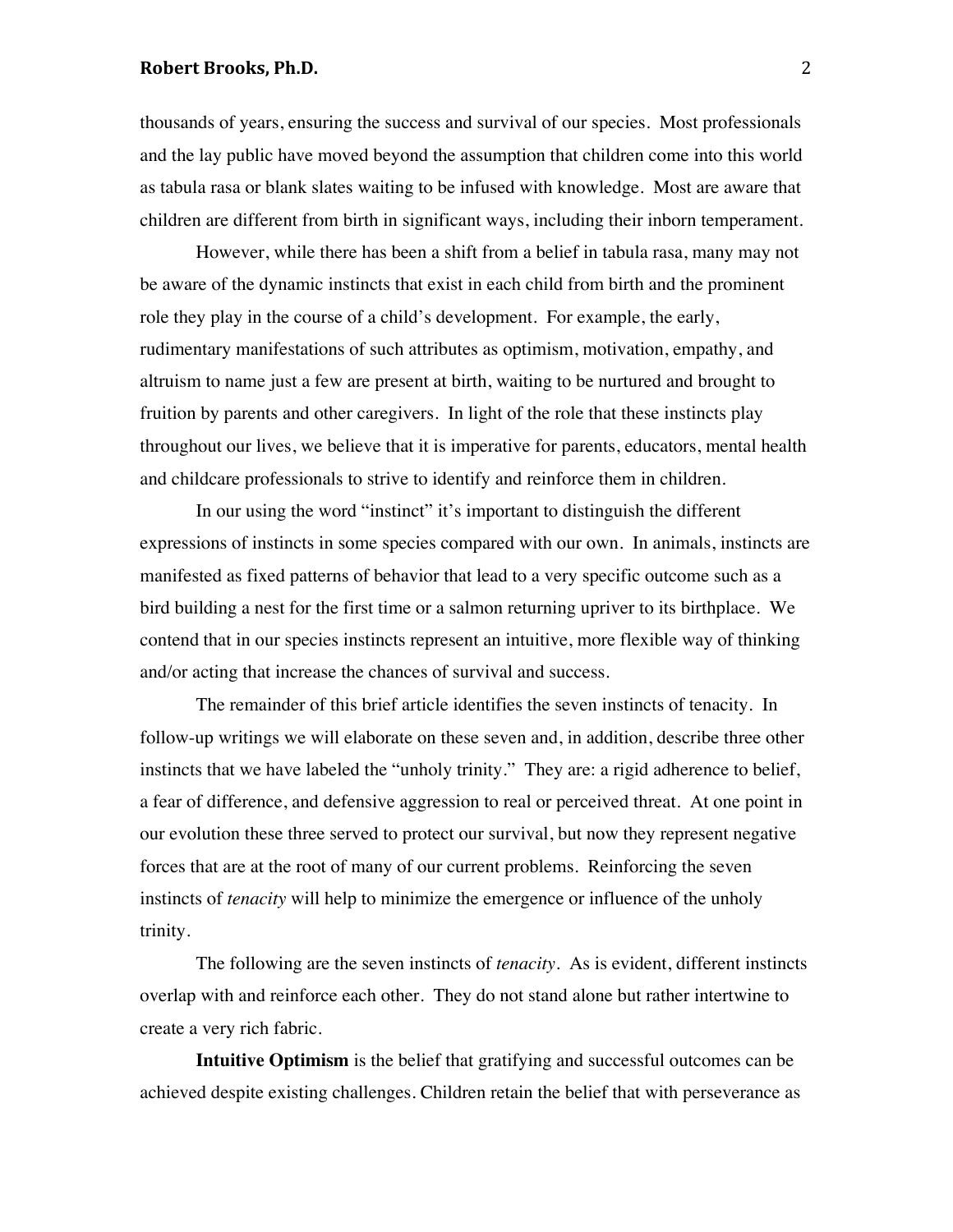### **Robert Brooks, Ph.D.** 3

well as assistance, when necessary, from parents, educators, and other caregivers they will ultimately experience success. Strategies to foster Intuitive Optimism include: reinforcing a sense of personal control from an early age, teaching problem-solving strategies, identifying strengths or what we call "islands of competence" to build confidence, and helping children view setbacks and mistakes as experiences from which to learn.

**Intrinsic Motivation** posits that children are motivated to engage in tasks when certain inner needs are being met without the presence of contingent rewards. These needs include: belonging and connecting with others, providing a feeling of security; selfdetermination and autonomy, reinforcing a belief that they are being heard, respected, and have input into situations impacting their lives; a sense of competency as the source of the ability of children to successfully perform, master tasks, and reach goals in their world; and a sense of purpose, often represented by children subscribing to a greater good.

**Compassionate Empathy** is composed of two main dimensions: empathy is the ability to understand the world of another person both on an affective and cognitive level, while compassion involves using that understanding to initiate actions that express caring towards others. This instinct serves our deepest needs to survive, to connect, and to find our partners in life. Using empathic communication with our children can secure important benefits, including our having enriched relationships with them and their learning to connect with others in more gratifying ways.

**Simultaneous Intelligence** is to comprehend how different pieces of information fit together into a whole as a basic skill in solving problems. Children become more effective critical thinkers and problem solvers when they create categories and classify items, identify relevant information, construct and recognize valid deductive arguments, recognize reasoning fallacies, and distinguish between evidence and interpretations of evidence. Parents and teachers can reinforce this instinct whenever children are navigating through problems by encouraging them to consider alternative explanations and solutions, discuss biases, ask open-ended questions, and encourage thinking in new ways.